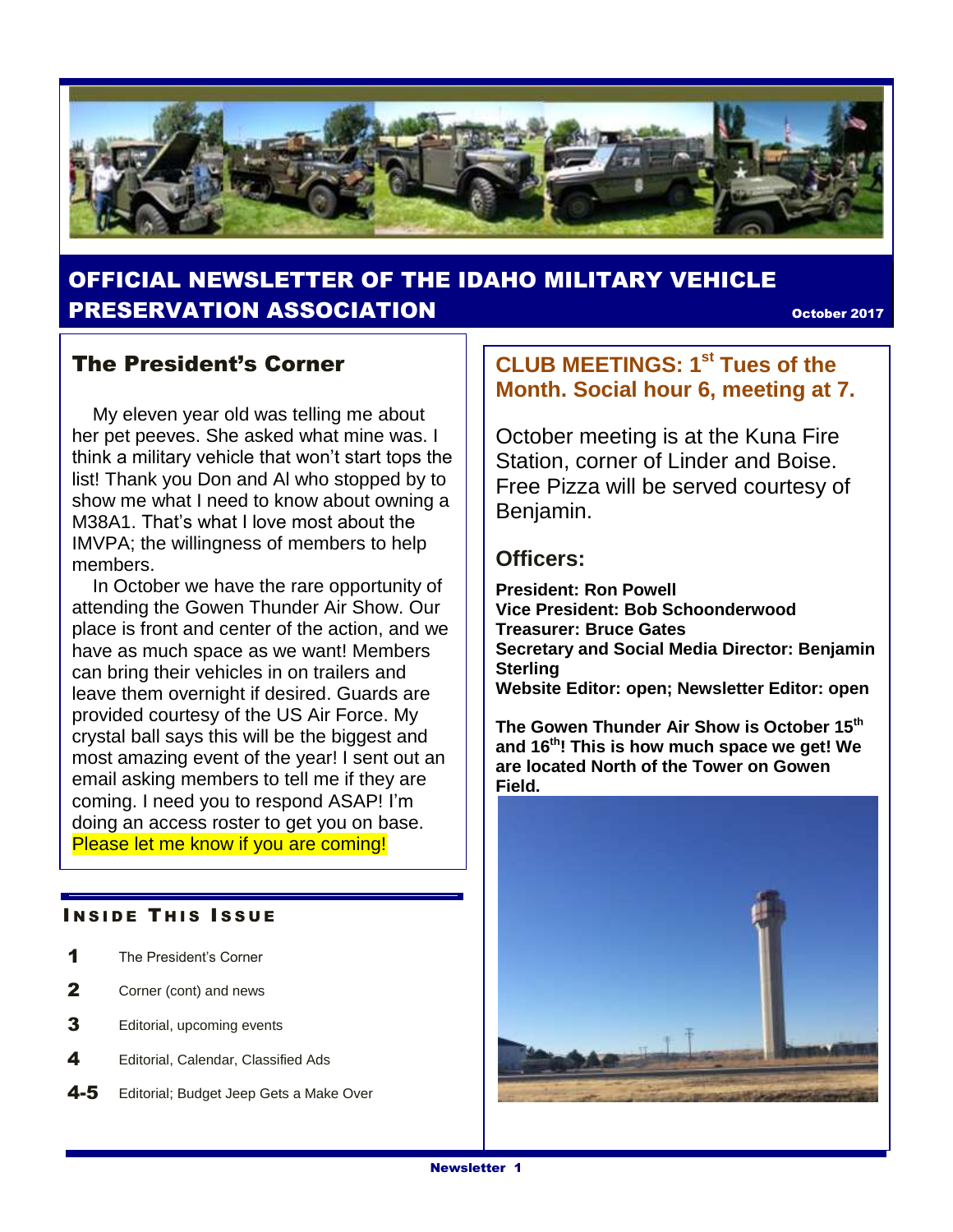Bruce wrote a short note about "Touch a Truck" at Boise State University. It was an event that exposed the public to Police, Fire, Construction equipment, and more. None of our other members chose to attend because of the "concern" that kids would climb all over our vehicles. It's refreshing to know that people were respectful. If they have it next year then it will be on our calendar.

 Chrome at the Home is hosted annually by the Boise Valley POW MIA Corp, who raise funds to enhance the lives of veterans at the Idaho Veterans home. 100% of the funds are donated. It's for a great cause and we are excited to be invited. We received a very personal and sincere thank you from the organizers for attending and we are invited back next year.

 Lastly I'll share that this year we received a couple of requests from outside organizations who want our participation. These came in with 3 weeks notice or less, and were missing key details such as what, why and when. While I hate to miss an opportunity to support a cause I just can't and won't ask members to drop what they are doing to support a last minute event. You will notice that your calendar for the year is published in January! We are not inflexible late requests are in the "hard to do" category. When this happens you'll see an email go out that invites members but it will be noted that it's not an official IMVPA event. This way members can choose to attend if they desire.

 Finally I'd like to welcome our newest member, Joe Perry who bought a 1953 M37 from our WW2 Vet Dick B. Welcome Joe! -Ron

 $\frac{1}{2}$ 

# **Meetings:**

**October Meeting**: Kuna Fire Station, corner of Linder and Boise in Kuna. Benjamin is the host. **November Meeting**: Covey Café, 5017 Hwy 20-26, Caldwell ID (off Franklin and I-84) **December Holiday Party**: will we have it?

Come to the meeting so we can vote on it.

# **It was in the news**

**- Sept 11th is known as Patriot Day and National Day of Service and Remembrance. You may also have noticed the flag flying at half staff.**

**- Sept 18th marks the birthday of the US Air Force. This is when the Air Force became independent of the US Army. Oh yeah, it was 1947!**

 **- On our facebook page you will see Roy send about eleventy hundredety rounds of 7.62 downrange from his M60 machine gun mounted on the M151 Mutt. How much does that cost?**

**- Do you want to move to Oregon? It could get more expensive. Democrats proposed HB2877 which is a 1000\$ tax per 5 years on vehicles over 20 years old.** 

**- Our WW2 Vet member Dick B is doing well. He's just getting too old to drive much and prefers to stay home.**

 - **Wanted**: your newsletter articles, pictures, or editorials. Send them to Ron.

#### **"Spotted!"**

I don't know the vintage of this toy but it's a neat piece decked out in military stencils. It was spotted at the museum in Luray Caverns on the East Coast.

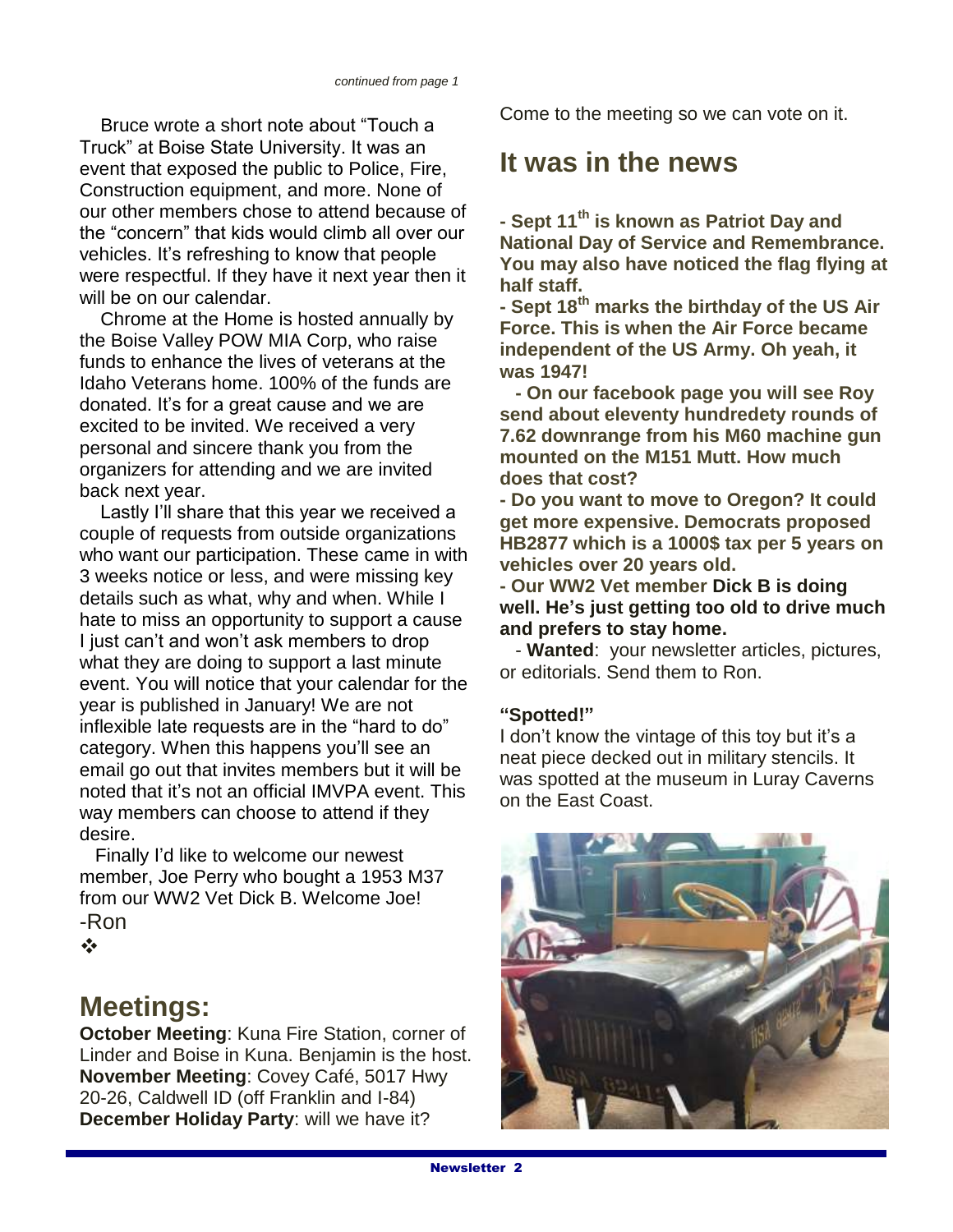# **Chrome at the Home**

Chrome at the Home on Sept 23<sup>rd</sup> was an annual event that raised money for the Idaho State Veterans Home. The event consisted of a raffle, free lunch and motorcycles of course! 100% of the funds go to enhance the quality of life of the veterans there. The Boise Valley POW MIA corporation produces this event every year and it's for a worthy cause. We are always proud to be part of it. Attendees included Mike Sword, Roy with his M151, Ron with M38A1, Al and Bonnie with their M38, Bruce and M37, and our newest member Joe Perry.



# **UPCOMING EVENTS Idahomvpa.org**

Gowen Field Thunder Air Show, 0830AM -430PM. Sat, Sun October 14-15<sup>th</sup>. Friday prior is set up day and rehearsals. Over 65K people are expected. Come out and support! We have our own real estate front and center of the action. The IMVPA has invited the American Legion and Boise Veterans Day Parade Committee to set up a booth with us.

Parking: members park their personal cars or tow vehicles next to Gowen Field behind the control tower. They can drive their MV through the main gate or through an opened side gate just east of the tower. They can leave MVs overnight; the US Air Force will guard them! Remember if you choose this option you can park your POV at the special vendor lot behind the control tower. It's a very short walk to us or they can bring you over with their golf cart.

Weapons: yes you can bring them mounted on your vehicle, replica or real! No real ammo. Does that go without saying? But please let me know what you have for the access roster. No pistols rifles or handguns! Don't give them a reason not to let you in.

Access Roster! I need the name and birthday of everyone who is coming. Get it to Ron OCT  $5<sup>th</sup>$ ! Calendar: Friday is VIP, military and employee appreciation day. Ron will set up his M38A1 at noon but we have no formal plans to attend. However I recommend you set up Friday as Sat morning starts early. Sat-Sun hours are 0830-430 for the public. Early arrival is recommended! SAFETY. Bring ear plugs, chairs, and dress for inclement weather. No coolers are allowed. There is a list of do's and don'ts at the website. There is food, drink, and restrooms nearby. POC for this event Ron P. email me or call! [http://gowenthunder.org](http://gowenthunder.org/)

**Boise Veterans Day Parade, November 4<sup>th</sup>, 0925 start time. Line up is at 8AM. We've been** asked to lead the parade and provide WW2 vehicles for VIPs. Sign up to carry VIPs is in October! POC is Ron P.

Garry's Automotive, November 11<sup>h</sup>, 2:30 – 7PM. We converge on Garrys for a static display that is a club favorite. Located on Cole Road in Boise, across from Costco. POC is Don W.

Free Meals at Golden Corral in Nampa, November 13<sup>th</sup>, 3PM start time. We'll park our vehicles out front in a static display. We will also have our own table inside for food and to stay warm. We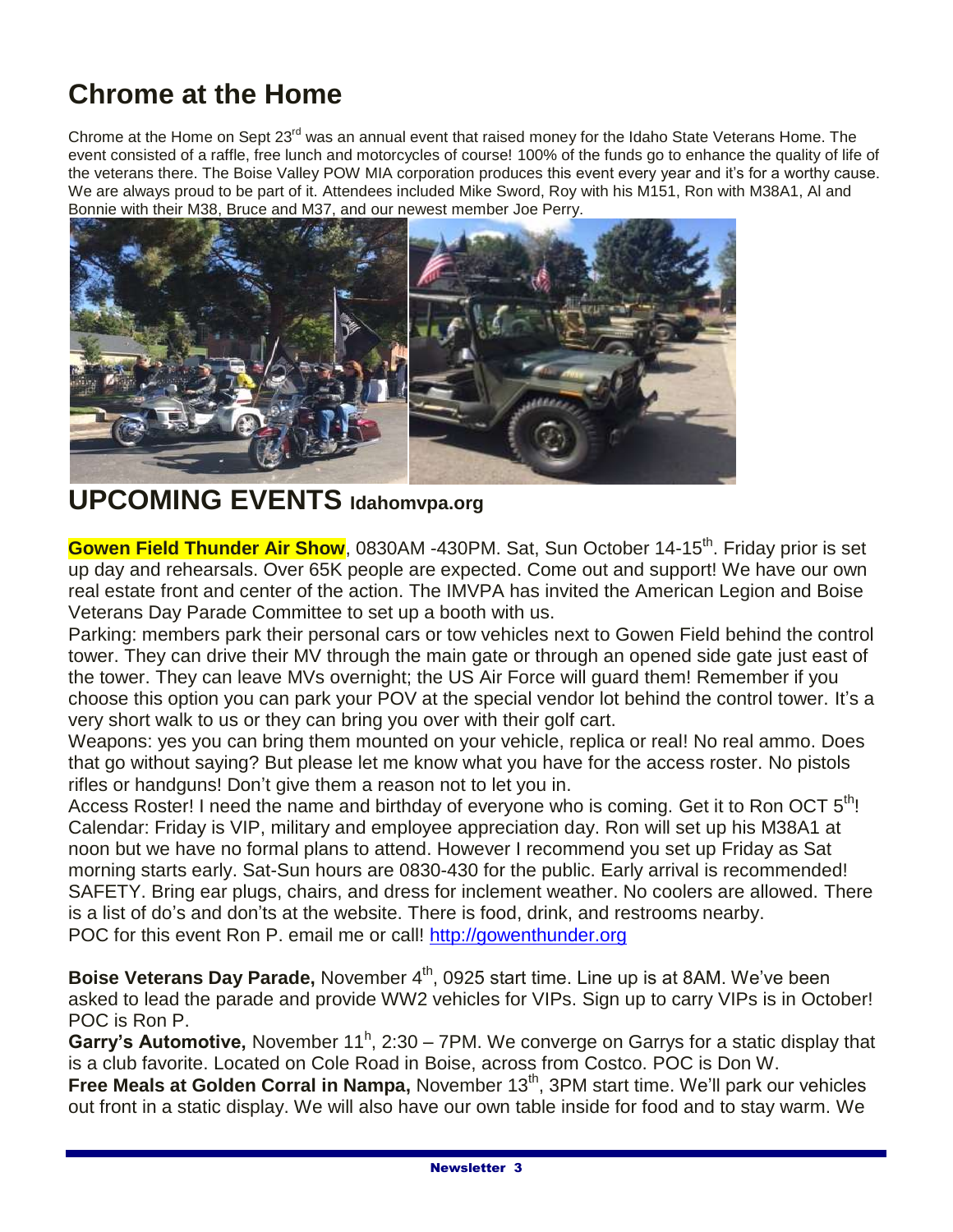are working with Golden Corral to have a display in Boise so members don't have to travel as far. More to follow on that.

# **LOCAL CLASSIFIED ADS**

**Wanted**: Nick Wilson from England is looking for a headlight bracket for a GPA. If anyone knows of one, please get hold of Bruce Gates who will relay the information.

**Wanted**: CJ3B windshield. Call Justin at 208-863-5901 **For Sale**: extensive list of MB, M38 and M38A1 parts for sale. Liquidation. Too many to list. An email list went out to members. Email Randy at rdrake@cableone.net

"The club missed out on one of the most enjoyable shows I've ever attended."

# **Having trouble titling your HMMWV in your state**?

We may be able to help !! Please e-mail as much information about your problem as possible and let us know is you will participate in a Class Action lawsuit ( not required ) if so e mail [hmmwvowner@gmail.com](mailto:hmmwvowner@gmail.com)  $\div$ 

# **Touch a Truck at Boise State University By Bruce G**

The club missed out on one of the most enjoyable shows I've ever attended. I borrowed two cones from an ACHD truck and a State cop offered some crime scene tape. No one bothered the truck at all. Everyone was very pleased to see it. I wish I would have had the club banner there. I heard two different numbers of attendance. One said 7,000 people and another later one said 10,000 people showed up. There were probably 30 to 35 vehicles there. People didn't mind at all that they couldn't touch it. I did an on camera interview with Michael Severns from Channel 6 news and it aired that night on the 10 PM news. They provided coffee and doughnuts in the morning and served us lunch at noon.



**Editors Note: at the last 2 meetings members chose not to participate in "Touch a Truck" because of what the name implies. Kids can really undo a nice restoration. Fire, Police, and construction, etc often encourages the publics interaction.**